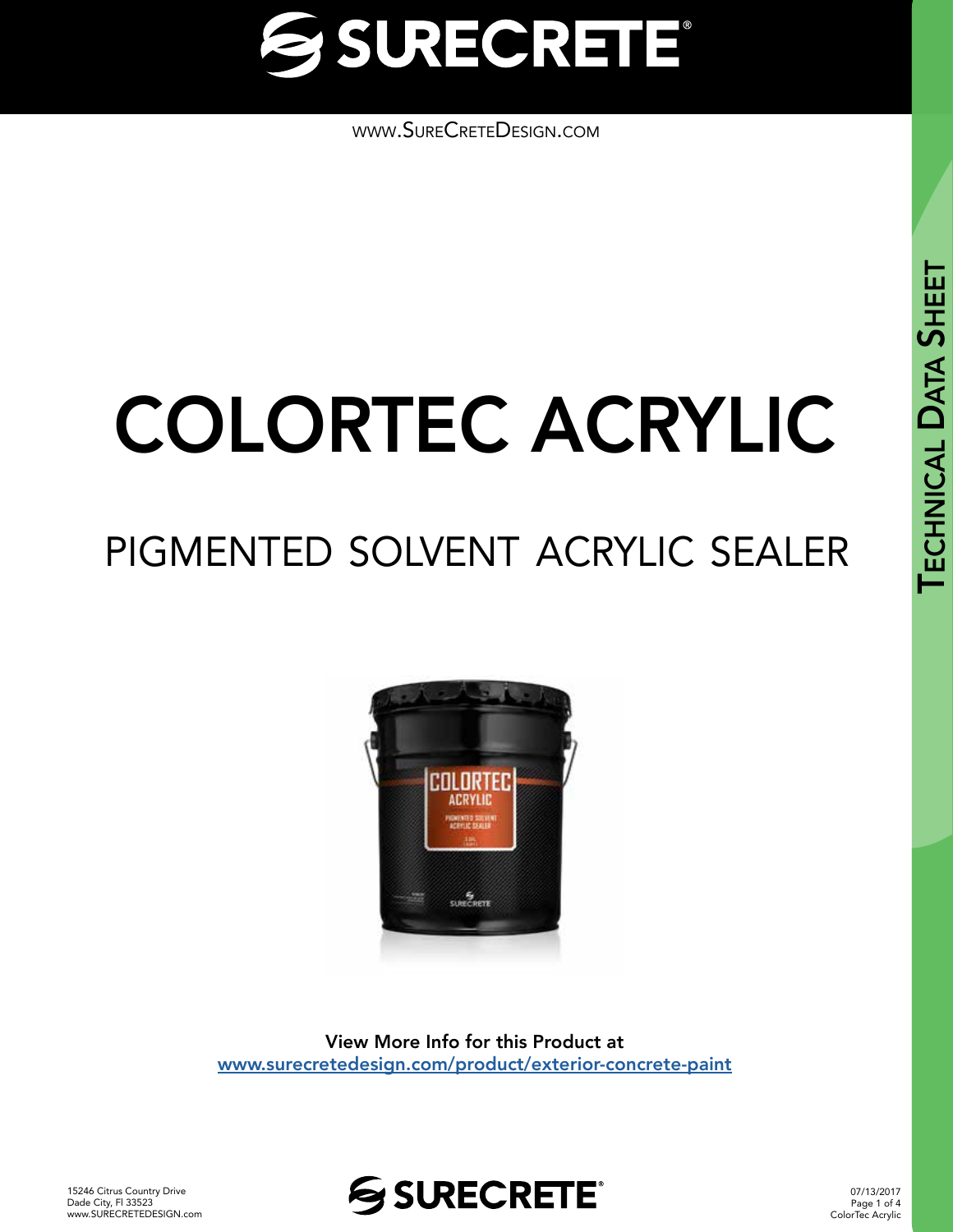## ColorTec Acrylic

### Pigmented Solvent Acrylic Sealer

#### **DESCRIPTION**

*ColorTec Acrylic™* is a single-component, 30% acrylic solids, 600 g/L, color sealer developed for SureCrete overlays or any cement based product. It is vapor permeable, yet reduces the penetration of fluids into the surface. *ColorTec Acrylic* will enhance the beauty, improve stain and abrasion resistance for driveways, garage floors, patios, walkways, pool decks, stucco, and concrete block. Pigments are specifically formulated for UV stability, will not blush, and retain long gloss retention.

#### SURFACE PREP

The principles for surface preparation for *ColorTec Acrylic* are aligned with other coating systems placed on concrete or cement based overlays, the substrate must be:

1. Clean: The surface must be free of dust, dirt, oil, grease, paints, glues, non- acrylic sealers, curing agents, efflorescence, chemical contaminants, rust, algae, mildew and other foreign matter that may serve as a bond breaker.

2. Cured: Any concrete must be sufficiently cured to have complete hydration, approximately 28 days depending on temperatures & humidity. Cement based overlays typically cure sufficiently within 2 – 3 days.

3. Sound: No system should be placed on concrete or cement based overlay that is flaking or spalling. If the surface is delaminating, then diamond grinding, shot blasting, or other mechanical means should be used to remove the delaminating areas.

4. Profiled: Proper profile should follow the standard established by the International Concrete Repair Institute (ICRI) Technical Guideline no. 03732 for Concrete Surface Profile (CSP). The established profile is categorized as CSP-1.

The most common means to properly profile many concrete slabs (especially exterior slabs) is through the use a pressure washer equipped with a turbo-tip and *SCR* (see *SCR* TDS). In one step *SCR* profiles, cleans, and provides a measure of degreasing. Some concrete slabs that are hard troweled may require more aggressive profiling through diamond grinding or shot blasting.

Customarily cement based overlays do not require profiling.

#### *Recoats*

*Pigmented SB* may serve as an excellent choice to reseal or refresh an existing decorative concrete project. The surface should be cleaned with a pressure washer and *SCR* (see *SCR* TDS).

a) Any old, loose and flaky sealer that is still present must be removed.

- Chemically: *Fast-Strip Plus, Enviro-Strip* (see appropriate TDS), or other commercial stripper.
- Mechanically: diamond grinding or shot blasting

b) This product should only recoat an existing solvent based acrylic. Determine a substrate's unknown existing sealer by placing a paper towel saturated with xylene over a small area. Cover



#### PACKAGING

1 gal. (3.8 L) pail 5 gal. (18.9 L) pail 55 gal. (208 L) drum

#### **COLORS**

30 – standard colors 228 – *On-Demand* colors

#### COVERAGE

Varies upon substrate: approximately 160 - 200 ft<sup>2</sup> per gal., per coat (14.9 - 18.6 m² per 3.8 L, per coat) 8 – 10 mils wet; 2.4 – 3 mils cured.

#### SHELF LIFE

Under normal, moisture free conditions 12 months for unopened container.

the towel with plastic and allow it to remain in place for 15 minutes. Solvent based acrylic may feel slippery to the touch, but water based acrylic turns into a slimy mess that can be scraped off easily.

c) Before recoating, prepare on-site a small test area on the intended substrate to establish compatibility of solvents and avoid blistering and delamination.

d) Recoat applications may be complete with a single coat, always evaluate surface to see if a second coat is needed. Best performance is achieved through thin coat(s).

#### APPLICATION

#### *Planning*

1. Product is flammable. Interior applications, turn off all fuel burning appliances and pilot lights.

2. Provide for ventilation so that vapors do not accumulate.

3. Select appropriate PPE (personal protection equipment). Use of a NIOSH approved respirator may be required. Refer to SDS.

*Mask* all areas requiring protection.

#### *Temperature / weather*

1. Avoid application on extremely cold or hot days or during wet, foggy weather.

2. Apply with ambient and surface temperatures ranging above 50°F (10°C) and below 90°F (32°C) and that will remain within ranges for at least 24 hours following application.

3. Do not apply outside if precipitation is forecast within 24 hours of application.

4. Substrate must be dry throughout all steps.

#### *Mixing*

Mechanically mix with "Jiffy" style mixer blade for 3 minutes at medium speed for complete dispersal of pigments. Use caution not to entrain air during mixing.

#### *First coat*

*Rolling* 

- 1. Utilize a bucket grid to apply in a thin film.
- 2. Roller covers require a solvent resistant core.

15246 Citrus Country Drive Dade City, Fl 33523 [www.SURECRETEDESIGN.com](http://www.surecretedesign.com)

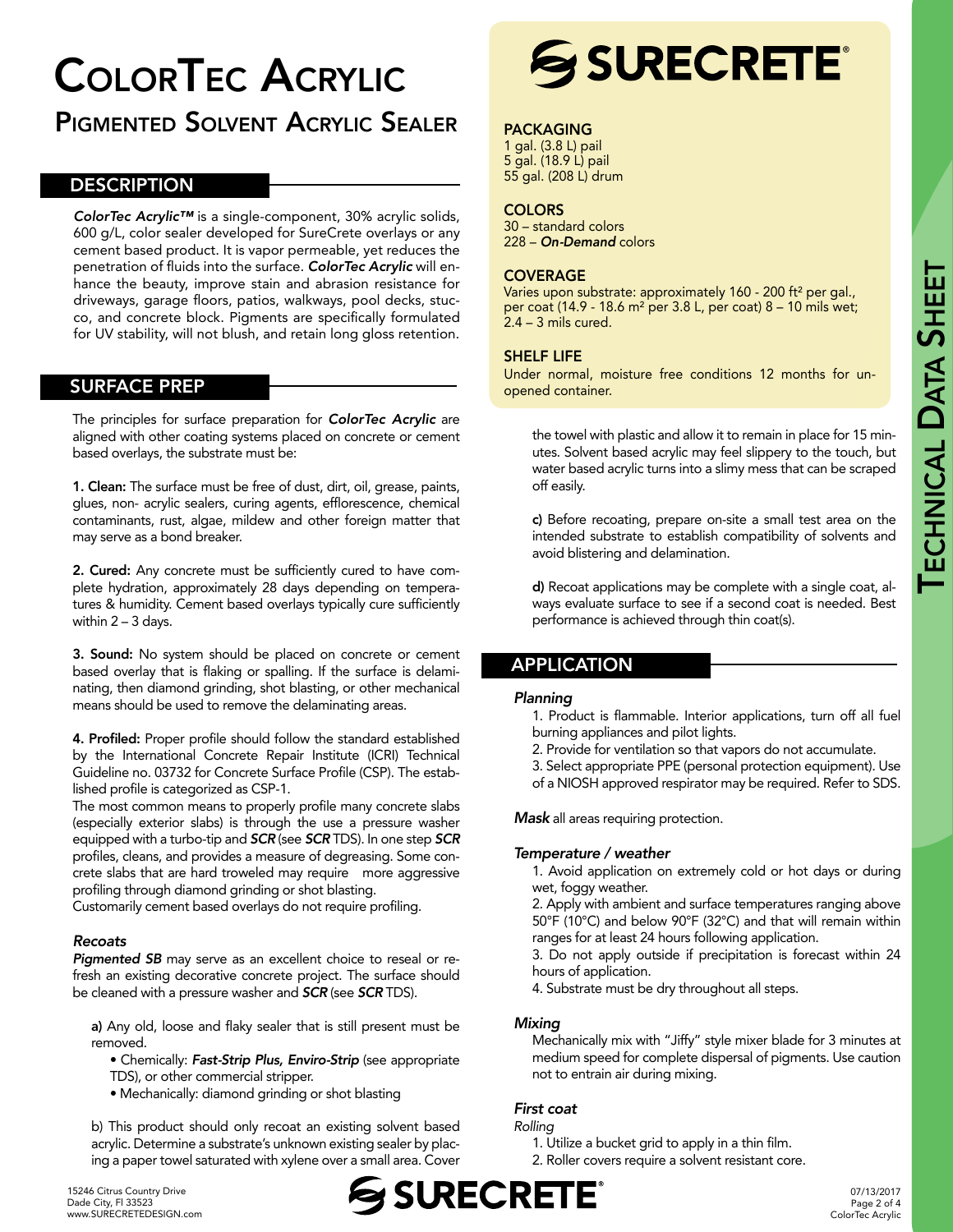3. The correct nap size varies due to texture. For example ¾" is recommended for heavy textured patterns, while ¼" mohair is recommended for very smooth surfaces.

4. Do not allow puddling.

5. Exercise care to eliminate roller tracks through back rolling.

#### *Airless Spraying*

1. Airless sprayer should be capable of a minimum .5 gpm discharge.

- 2. Tip size should be approximately .015" .019" with 65° fan.
- 3. For horizontal surface utilize an 8" 10" extension.
- 4. Maintain a wet edge between passes.

*Pump-up Sprayer*

- 1. Select solvent resistant sprayer.
- 2. Select fan or cone tip as preferred that can pass 30% solids product.
- 3. Have sufficient tips on hand to allow clean-up that will not interrupt application.
- 4. If necessary, backroll sprayed area to lay product flat.

When first coat is able to be walked on, it may receive a second coat. To accomplish complete hide (i.e. complete and even color coverage) a second coat is desired. Customarily two thin coats achieve best performance.

#### *Second Coat*

Applies identical to first coat. Allow 24 hours cure time prior to foot traffic. Allow 72 hours cure time prior to vehicular traffic.

#### SLIP RESISTANCE

Two recognized US agencies have issued directives on minimum coefficient of friction, OSHA (Occupational Safety and Health Administration) and Department of Justice through the ADA (Americans with Disabilities Act). ADA is the more stringent of the two. ADA directs that accessible walkways have a minimum coefficient of friction of 0.6. Ramps have been directed to be 0.8. The applicator assumes the responsibility to meet these standards. Areas that may become wet, oily, or greasy require special attention. Refer to *SureGrip (Additive)* TDS and its accompanying coefficient of friction table.

#### SUITABILITY SAMPLE

Due to condition specific sites, always prepare an adequate number of test areas. Wear protection system and aesthetic suitability for products' intended use should be included. On site sample approval is especially critical on substantial, heavy traffic situation, custom coloration, and desired hide.

#### CLEAN-UP

Before *ColorTec Acrylic* dries; spills and tools can be cleaned up with a solvent such as xylene or acetone.

#### DISPOSAL

Contact your local government household hazardous waste coordinator for information on disposal of unused product.

15246 Citrus Country Drive Dade City, Fl 33523 [www.SURECRETEDESIGN.com](http://www.surecretedesign.com)

#### **LIMITATIONS**

• For use by trained professionals that have read the complete SDS.

• Product performs best upon a concrete slab that has no ponding of standing water.

• When masking use caution while taping to a floor that is not completely cured, especially at edges, as delamination may occur.

- Protect from metal wheel traffic and some furniture where point of contact may be damaging.
- Chemicals used in tire manufacturing may be detrimental to all sealers from vehicular parking.

#### WARRANTY

Warranty of this product, when used according to the directions, is limited to refund of purchase price, or replacement of product (if defective), at manufactures/seller's option. SureCrete Design Products shall not be liable for cost of labor or direct and/or incidental consequential damages.

#### CAUTIONS

KEEP OUT OF REACH OF CHILDREN. Product is flammable. Avoid sources of ignition. Keep areas ventilated to prevent the accumulation of vapors. Inhalation: Use NIOSH approved respirator for organic vapors. Skin Contact: Skin contact may cause irritation. Remove contaminated clothing and wash affected skin with soap and water. Launder clothing before reuse. If symptoms persist, seek medical attention. Eyes: Wear safety eye protection when applying. If contact occurs, flush eyes with water for 15 minutes, seek medical attention.

#### DESCRIPTIVE DATA

Appearance (cured) Color satin Appearance (wet) Color Water Resistance **Excellent**, beads water Mechanical Stability Excellent Light Stability Excellent Solids 30% Diluent Hydrocarbons Storage Stability 1 year Odor solvent Application Temperature 50°F – 90°F (10° - 32°C) VOC content 600 g/L